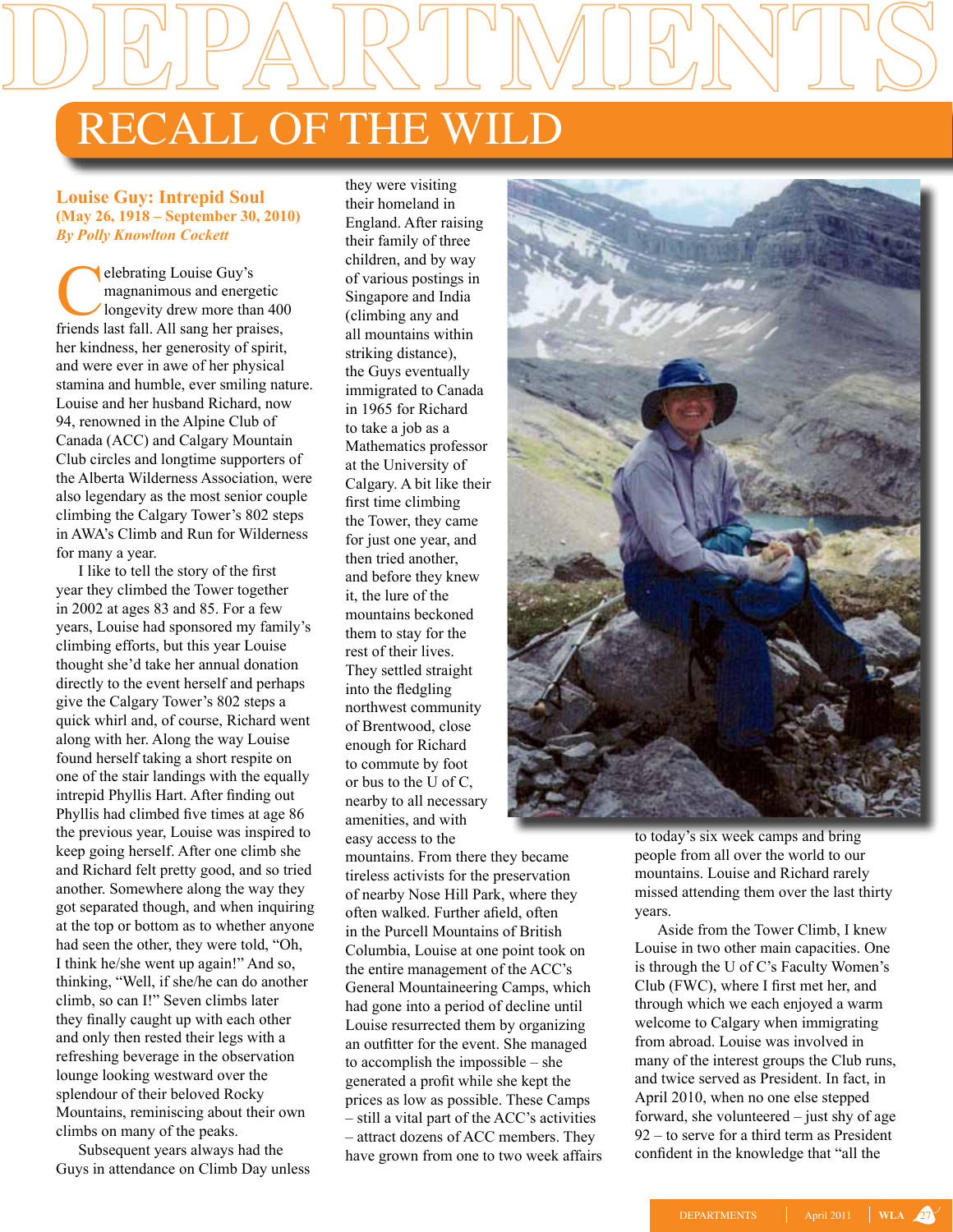

*Louise was a driving force behind the "Thursday Hikers" of the Faculty Women's Club.* 

young ones would help her."

The main FWC group that Louise was involved in was the Thursday Hikers. For several decades, Louise hiked and skied with other hearty souls from this dedicated assemblage and for most of that time she was its stalwart leader. The best way to describe this is in Louise's own words, excerpted from "Golden Threads: Women Creating Community" (2009), in which Louise is mentioned many times by other contributors to this anthology of women's voices about fifty years of place-making in Calgary:

> *"Many of the Faculty Women's Club members have always been enthusiastic outdoors people. In fact the proximity to the Rockies was quite a factor in bringing many staff to Calgary! In 1976 Verna Sorensen started the Thursday Hikers. I joined the group two years later at Betty Schofield's suggestion. I had gained a certain amount of experience in the backcountry with the Alpine Club of Canada, and since Verna was very busy with her three little*

*daughters and the Girl Guides, she asked me to take over the leading of the group. This soon became one of my major preoccupations, and the source of great friendships.*

*Over the years, we climbed most of the hikable peaks and passes within a day's drive, in sun and rain, in winter on skis. Perhaps because we were a very chatty lot, we had very few encounters with wildlife. A couple of times we detoured or ran from menacing looking moose in the rutting season, or retreated carefully from a grazing bear. In the spring, we greeted the emerging flowers as old friends, reminding each other of the names we had forgotten. In the winter, we marveled at the glistening peaks, the glittering flowers of the hoar frost, the ice formations in the almost frozen streams. In summer, we occasionally had a cooling skinny dip in remote lakes ... but as Verna reminds me, still with hats on!* 

*When Gillean Daffern began* 

*publishing her hiking guides, Betty would pore over them suggesting new places to go. We started making a wish list at the beginning of each summer season, old favorites and new hikes, to which everyone contributed. I would be teased about taking them on shortcuts up steep cutlines (I'm sure it only happened a couple of times), and it wasn't a really exciting day unless there was some bushwhacking. I sometimes carried a rope if there was some exposure on the route, but really only used it seriously once when we did a circuit over Ribbon Falls. This involves a short climb up an exposed cliff, where there is (or was) a chain, but no holds. So to be quite safe, Jean Pawson tied each person in turn to the rope and I belayed them up.*

*We would occasionally plan a two or three day trip, to an Alpine Club hut or a lodge, which were great fun. We started celebrating important birthdays (decades) on*